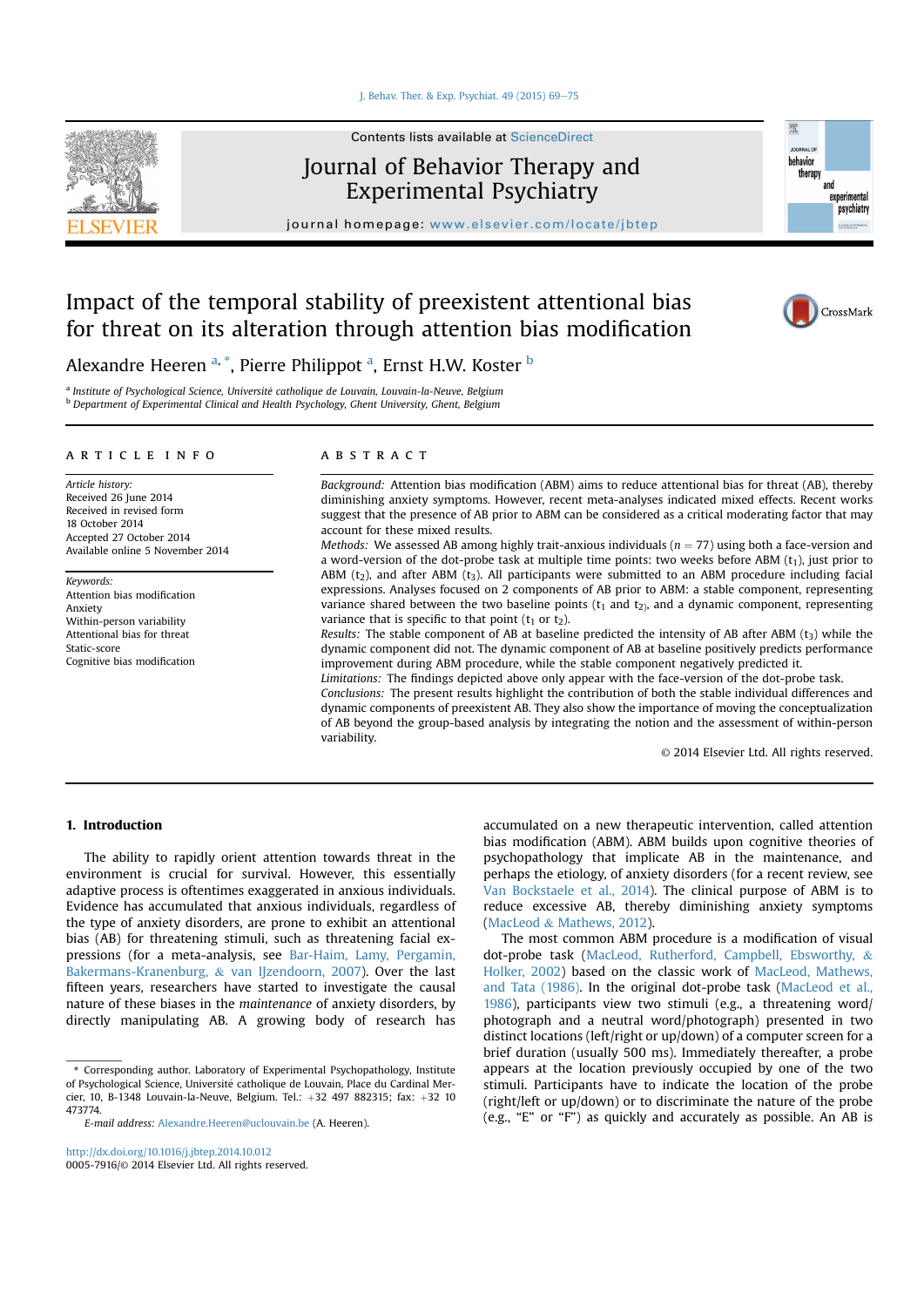demonstrated when participants respond faster to the probe when it replaces a threatening stimulus than when it replaces a nonthreatening stimulus, indicating that their attention was directed to the location occupied by the threatening stimulus. In ABM, researchers typically modify the original task such as the probe nearly always (e.g., 95% of the trials) replaces the neutral or positive stimulus, thereby redirecting subjects' attention to nonthreatening cues. This work has led to several randomized controlled trials among anxious individuals reporting that, relative to control training (i.e., a sham training), this procedure reduces AB, thereby diminishing anxiety symptoms (for meta-analyses, see Hakamata et al., 2010; Mogoase et al., in press). By most standards, these results raised promising clinical avenues for ABM as it entails a very simple protocol, little contact with a mental health professional, and a potential for easy dissemination (e.g., Amir, Taylor, & Donohue, 2011; Clarke, Notebaert, & MacLeod, 2014; Heeren, Maurage, & Philippot, 2013).

However, despite these promising initial results, recent evidence suggests that the picture may be more complicated than initially thought as several studies with inconsistent findings have been published recently. More specifically, some studies have shown that ABM and the control condition did not significantly differ at post-training, neither for AB, nor for anxiety symptoms (e.g., Julian, Beard, Schmidt, Powers, & Smits, 2012; McNally, Enock, Tsai, & Tousian, 2013). These failures to replicate have led some to raise doubt about the clinical potential of ABM (Emmelkamp, 2012). However, it has inspired others to examine whether there are variables that moderate the malleability of AB (e.g., MacLeod, Koster, & Fox, 2009). Indeed, recent research suggests that several important moderating factors may account for these inconsistent findings. Given the rational of ABM, the presence of an AB before ABM has been considered as a critical one. Accordingly, Amir et al. (2011) reported that the initial level of AB significantly moderated the relationship between assigned training condition (ABM versus sham training) and improvement in anxiety symptoms. In the same vein, Kuckertz et al. (2014) reported that higher preexistent AB predicted greater symptom reduction for participants who completed ABM, but not for those who were in the sham group. More recently, Mogoase et al. (in press) demonstrated that, in the overall dataset of their meta-analysis, preexistent AB was significantly related to the change in AB from baseline to post-training and that this change correlated significantly with the change in symptoms.

The results of these studies clearly implicate preexistent AB as a critical variable in moderating ABM efficacy. Nevertheless, it is important to consider such findings within the context of the broader AB literature. Indeed, most of the cognitive models of AB have argued that such a bias is guided by both situational (e.g., state anxiety, threat-value of the stimulus, environmental factors) and stable (e.g., trait-anxiety, genes) components of the individuals (e.g., Bar-Haim et al., 2007; Eysenck, Derakshan, Santos, & Calvo, 2007; Heeren, De Raedt, Koster, & Philippot, 2013; Mogg & Bradley, 1998). For instance, while some studies suggest that context-dependent variables such as being under conditions of threat (e.g., an upcoming speech-task following the AB assessment) impact on AB (e.g., Garner, Mogg, & Bradley, 2006; Mansell, Ehlers, Clark, & Chen, 2002; Sposari & Rapee, 2007), other reported that stable individual component such as allelic variation in the promoter region of the serotonin transporter gene also modulate the sensitivity to acquire AB (e.g., Fox, Zougkou, Ridgewell, & Garner, 2011). In the same vein, Clarke and his collaborators also reported that the ease to modify AB predicts change in stable individual component such as trait-anxiety (Clarke, MacLeod, & Shirazee, 2008) and the tendency to respond to positive experiential conditions, such as group therapy (Clarke, Nigel, & Guastella, 2012). As a consequence, it seem unfortunate to only use a single time-point to examine the moderating influence of preexistent AB on ABM since such a design does not allow to properly disentangle stable from situational components of AB.

Beyond AB studies, such a distinction between stable and dynamic components is becoming widely used in the broader literature about the dynamic nature of emotional processes where the shifting nature of contextual demand across time demands flexibility (Aldao, 2013; Bonnano & Burton, 2013; Carver & Connor-Smith, 2010; Fleeson, 2004; Hoeksma, Oosterlaan, & Schipper, 2004). More specifically, it has been considered that the assessment of emotional processes at a single time-point mirrors both stable personal factors and dynamic responses to the current situational context (Bonanno, Papa, Lalande, Westphal, & Coifman, 2004; Hoeksma et al., 2004; Srivastava, Tamir, McGonigal, John, & Gross, 2009).

Despite the previous indications that preexistent AB may interact with ABM efficacy, up to now no study has been focused on the influence of dynamic fluctuation of AB magnitude on ABM. This knowledge is critical as previous findings indicate that AB is not only guided by stable individual differences but can also change dynamically in function of situational influences and demands. To overcome these limitations, the present study relied on the use of a panel design, which contains measures of the same variables from units observed repeatedly overtime (Finkel, 1995). The most important feature of panel data is that change is explicitly incorporated into the design so that individual-level changes in a set of variables are directly measured (Finkel, 1995). We focused on the assessment of the magnitude of AB in highly trait-anxious individuals at two time-points prior to ABM: two weeks before ABM  $(t_1)$ , just prior to ABM  $(t_2)$ . This enables us to distinguish between two components of preexistent AB: a stable component, representing variance shared between the two baseline points  $(t_1)$  and  $t<sub>2</sub>$ ), and a dynamic component, representing variance that is specific to that point  $(t_1$  or  $t_2$ ).

All participants were submitted to a face-version of a singlesession ABM procedure. AB was assessed using both a faceversion and a word-version of the dot-probe task. This allowed us to examine the specificity of training effects since we only used faces in the training. Our main question addresses how stable and dynamic components of AB prior to ABM relate to AB after ABM  $(t_3)$ and on performance improvement during ABM. Provided that this study is the first of its kind, several hypotheses can be formulated. One possibility is that individuals with higher level of AB dynamics exhibit more performance improvement during the ABM and have a more malleable AB in response to ABM. Alternatively, ABM may have more beneficial effects in individuals with a higher level of AB stability.

# 2. Method

## 2.1. Participants

Participants were 77 individuals (58% female) with elevated trait-anxiety scores, with a mean age of 26.85 ( $SD = 11.54$ ,  $Min = 18$ ,  $Max = 60$ ). They were drawn from a pool of the Université Catholique de Louvain community (students and employees) based on their score on the trait-version of the State and Trait Anxiety Inventory (STAI; Spielberger, Gorsuch, Lushene, Vagg, & Jacobs, 1983). Those who scored among the 30% of the highest scores (among a database of 607 participants) were invited to participate in the current study. Of those who were contacted, 80 accepted to participate. Additional inclusion criteria were that the participant: (a) was not currently following a psychotherapeutic treatment, (b) had no current psychotropic medications, (c) and had normal or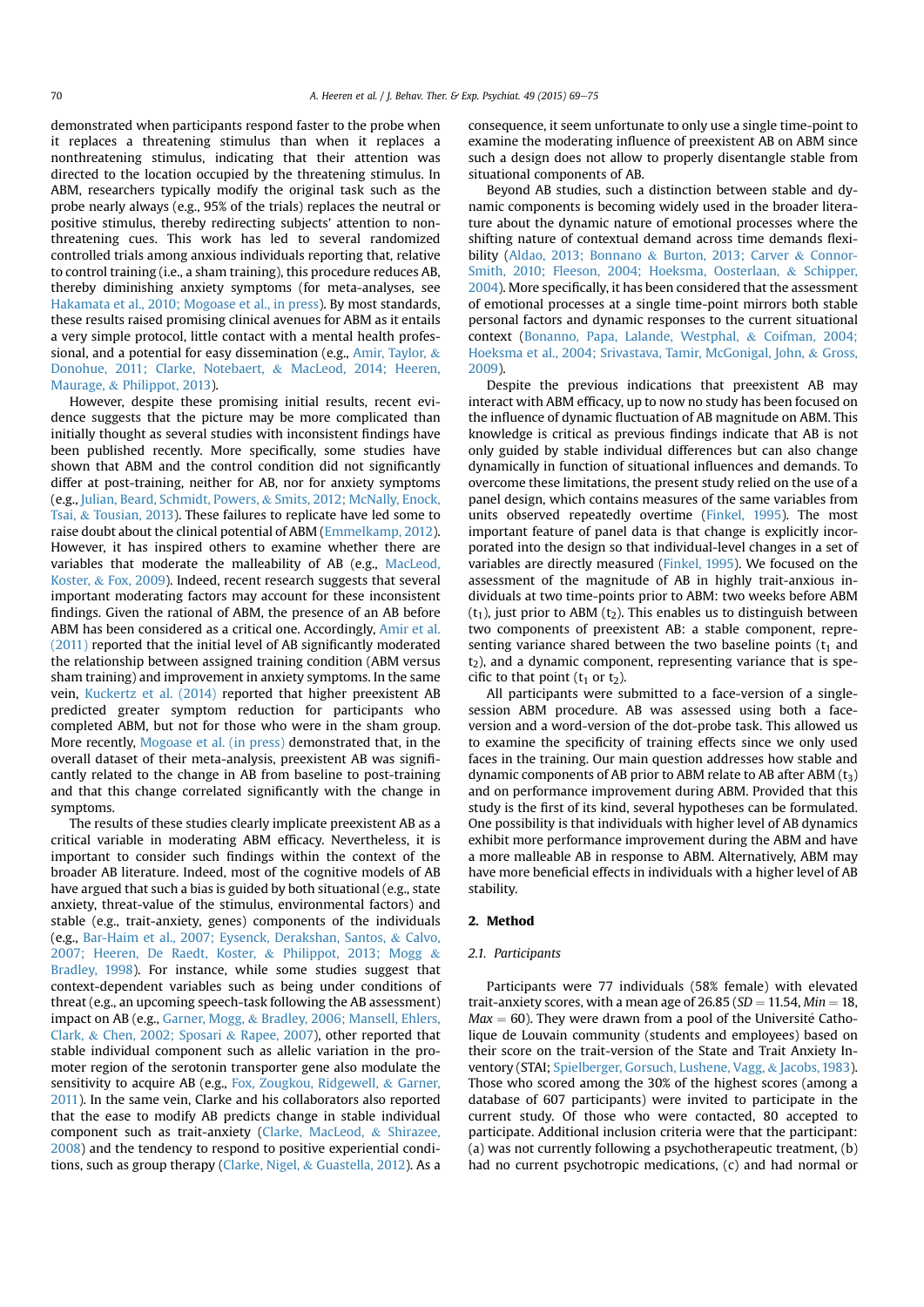corrected-to-normal vision. Of the 80 who were scheduled, 3 participants did not come to the second session (see below). Data were obtained from the remaining 77 participants. Their characteristics appear in Table 1.

### 2.2. Measures

# 2.2.1. Questionnaires

Complementarily to the screening measurements, validated self-completion questionnaires were used to assess depression (Beck Depression Inventory 2nd Edition, Beck: BDI; Beck, Steer, & Brown, 1996) and state anxiety using the State version of the STAI (STAI-State; Spielberger et al., 1983). In order to control for individual's current level of anxiety at each session, the STAI-State was administered at each time-point. In the present experiment, the validated French versions of these scales were used (BDI-II, Beck et al., 1996; STAI-State and -Trait, Bruchon-Schweitzer & Paulhan, 1993).

#### 2.2.2. Measure of AB

Since the standard ABM procedure relies on a modified version of the dot-probe discrimination task (see below), we used the dotprobe detection task (MacLeod et al., 1986) to prevent against potential practice effect when assessing AB throughout the experiment. Two similar versions of the same task were administered at each assessment time point: a word-version and a face version. Each version was administered disjointedly in a different block. For both versions, each trial began with a central fixation cross which appeared on the screen for 500 ms. Immediately following the disappearance of the cross, a pair of faces or words (as a function of the version) appeared on the screen for 500 ms. One face/word appeared to the top of the center of the screen, whereas the other face/word appeared to the bottom of the center of the screen. Immediately following their disappearance, a small probe (i.e., "X") replaced one of the faces. The probe remained on the screen until the participant indicated the location (top versus bottom) of the probe by pressing a corresponding button. The inter-trial interval was 1500 ms. There were an equal number of trials in each condition as a function of stimuli location (top or bottom) and probe location (top or bottom).

For the face-version of the dot-probe task, stimuli consisted of 24 face angry-neutral pairs (12 male, 12 female) selected on emotional intensity ratings from the Radboud Faces Database (Langner et al., 2010) that differed from those used during the training procedure. During the task, participants were exposed to a total of 192 trials including 24 neutral-angry face pairs that

#### Table 1

Participants Characteristics (SD in parentheses).

|                                             | Mean (SD)     |
|---------------------------------------------|---------------|
| Demographic measures                        |               |
| n                                           | 77            |
| Age                                         | 26.85 (11.54) |
| Gender ratio (female/male)                  | 45/32         |
| <b>Education level</b>                      | 9.92(2.91)    |
| Depression and anxiety scores               |               |
| <b>BDI</b>                                  | 12.84 (9.52)  |
| Trait version of the STAI                   | 47.81 (13.01) |
| State version of the STAI at $t_1$          | 50.25 (7.94)  |
| State version of the STAI at t <sub>2</sub> | 48.67 (8.19)  |

Note. Education level was assessed according to the numbers of years of education completed since starting primary school. BDI-II is Beck Depression Inventory-II; STAI is State and Trait Anxiety Inventory,  $t_1$  is the baseline assessment at two weeks before ABM;  $t_2$  is the baseline assessment just before ABM.

appeared four times (96 trials  $= 24$  faces pairs  $\times$  2 faces positions  $\times$  2 probe positions), 24 neutral–neutral face pairs that appears two times (48 trials  $=$  24 neutral faces  $\times$  2 probe positions) and 24 angry-angry face pairs (48 trials  $=$  24 angry faces  $\times$  2 probe positions) that appears two times, representing all combinations of the locations and probe types. These pairs of faces appeared in a different random order for each participant. Pictures were 238 pixels high, 166 pixels large, and were separated by 160 pixels.

For the word-version of the dot-probe task, stimuli consisted of 12 threatening-neutral pairs selected from the threatening-neutral word-pairs database developed by Leleu, Douilliez, and Rusinek (2014). Words of each pair were matched on length and frequency in French. During the task, participants were exposed to a total of 144 trials including 12 neutral-threat word pairs that appeared four times (96 trials  $= 12$  words pairs  $\times$  2 word positions  $\times$  2 probe positions  $\times$  2 repetition), 12 neutral-neutral words pairs that appears two times  $(24 \text{ trials} = 12 \text{ neutral words})$ pairs  $\times$  2 probe positions) and 12 threat-threat word pairs (28 trials  $= 12$  angry words pairs  $\times$  2 probe positions) that appears two times, representing all combinations of the locations and probe types. These pairs of words appeared in a different random order for each participant. Words were presented in lowercase white letters (19-30 pixels) against a black background, in the center of the screen.

#### 2.3. Attention bias modification

The ABM procedure was based on the dot-probe paradigm modified in such a way that the probe nearly always (i.e., 95% of the trials) replaced the neutral stimulus, thereby redirecting subjects' attention to non-threat cues. Each trial began with a central fixation cross  $("+")$  presented in the center of the screen for 500 ms. Immediately following termination of the fixation cue, two faces of the same person appeared on the screen, one face on the top and one on the bottom, with each pair displaying neutral-angry facial expressions. After the presentation of the faces for 500 ms, a probe appeared in the location of one of the two faces. Participants were instructed to indicate whether the probe was the letter E or F by pressing the corresponding arrow on the keyboard using their dominant hand. The probe remained on screen until a response was given. The inter-trial interval was 1500 ms. During each session, various combinations of probe type (E/F) and probe position (top/ bottom) were presented twice (i.e.,  $480 = 60$  stimuli  $\times 2$ positions  $\times$  2 cue type  $\times$  2 repetitions). The stimuli were angry and neutral faces of males and females (30 men, 30 women), based on a validation study (Goeleven, De Raedt, Leyman, & Verschuere, 2008) of the Karolinska Directed Emotional Faces (Lundqvist, Flykt, & Öhman, 1998), which is a standardized set of emotional expressions. All faces were adjusted to the same size (326  $\times$  329 pixels).

### 2.4. General procedure

The procedure consisted of the AB assessment using both a faceversion and a word-version of the dot-probe task at several time points: two weeks before ABM  $(t_1)$ , just prior to ABM  $(t_2)$ , and after ABM  $(t_3)$ . At the first session, participants first completed a demographic questionnaire and the STAI (State version). We then administered the first AB assessment  $(t_1)$  using face-version and word-versions of the dot-probe task. Two weeks later, at the second session, participants first completed the STAI (State version) and performed the second AB assessment  $(t_2)$ . Then, all the participants were submitted to the same ABM procedure. After ABM, they were administered again the AB assessment  $(t<sub>3</sub>)$ . Participants were debriefed at the end of the experiment. For each AB assessment time point, the order of the AB tasks (i.e. word-versus face-version)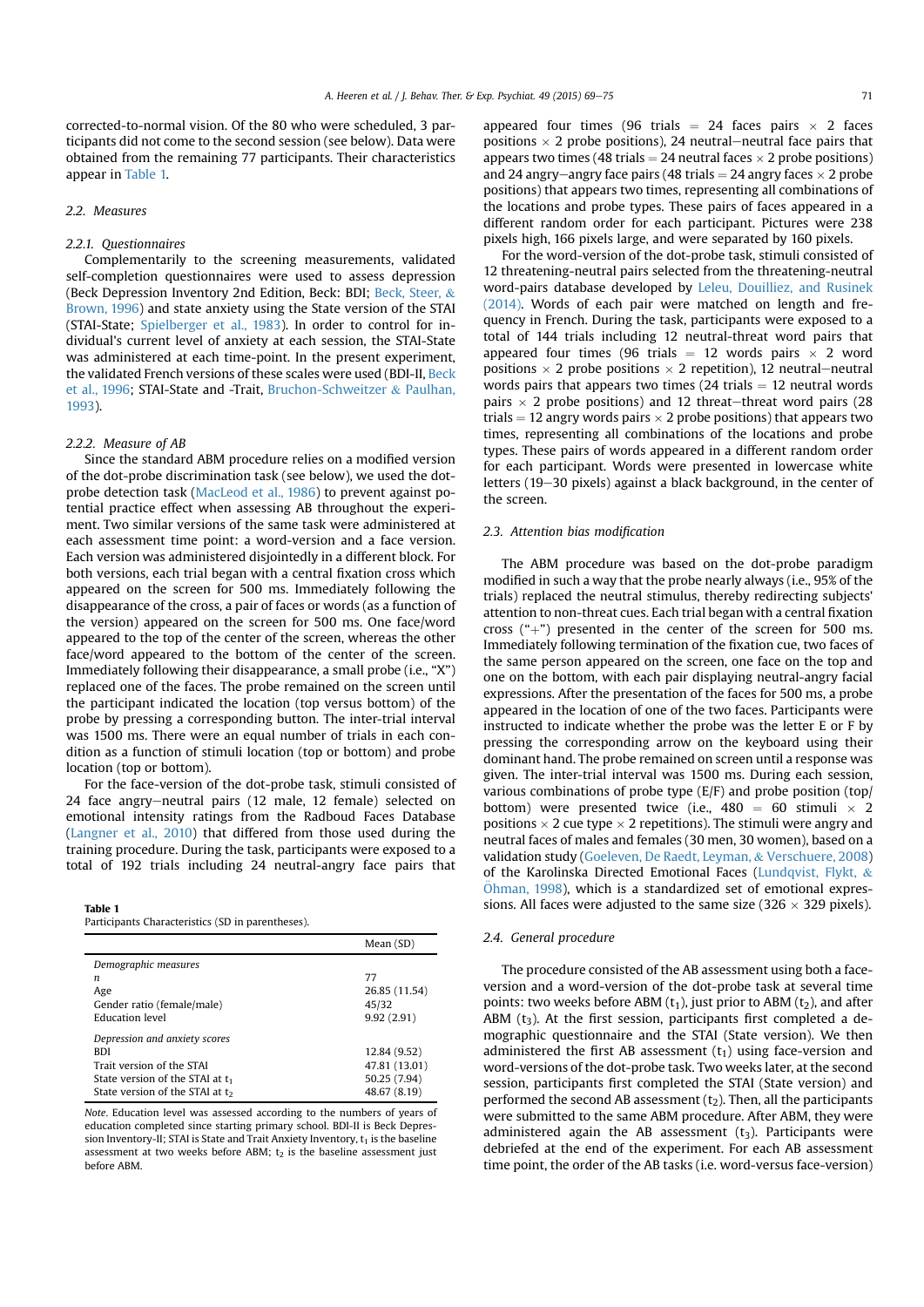| Table |  |
|-------|--|
|-------|--|

Description of the Attentional bias score as a function of time.

| Time points  |                                                    |                              |                                              |                              |                             |                              |  |  |  |
|--------------|----------------------------------------------------|------------------------------|----------------------------------------------|------------------------------|-----------------------------|------------------------------|--|--|--|
|              | Baseline assessment two-weeks prior to ABM $(t_1)$ |                              | Baseline assessment just prior to ABM $(t2)$ |                              | Post-ABM assessment $(t_3)$ |                              |  |  |  |
|              | Mean (SD)                                          | % Participants exhibiting AB | Mean (SD)                                    | % Participants exhibiting AB | Mean (SD)                   | % Participants exhibiting AB |  |  |  |
| Face version | 15.51 (25.80)                                      | 73.68%                       | 17.92 (33.27)                                | 68.42%                       | $9.50(30.08)$ .             | 56.58%                       |  |  |  |
| Word version | $-2.47(29.09)$                                     | 35.53%                       | $-3.07(25.71)$                               | 38.15%                       | $-3.79(26.96)$              | 40.78%                       |  |  |  |

Note, d score represents the subtraction of the mean latency when the probe appeared in the same location as the threatening stimuli from the mean latency when the probe and the threatening stimuli appeared at different locations. A positive bias score indicates faster detection of probes replacing threat. Percentage of participants exhibiting AB reflects the percentage of participants who demonstrate a d score strictly superior to 0 (i.e. d score >0). ABM is Attention bias modification;  $t_1$  is the baseline assessment at two weeks before ABM;  $t_2$  is the baseline assessment just before ABM,  $t_3$  is the assessment after ABM.

was counterbalanced across participants. Each participant was tested individually in a quiet room and all sessions were completed in the same laboratory. All the tasks were programmed using E-Prime 2 Professional® (Psychology Software Tools, Pittsburgh, PA, USA) and ran on a Windows XP computer with a 75 Hz, 19-inch color monitor. Participants received financial compensation (15 Euros) for their participation. We obtained written informed consent for each participant. The study was approved by the Ethical Committee of the Université Catholique de Louvain (UCL, Belgium).

#### 3. Preparation of the data and data analytic plan

## 3.1. Data reduction

#### 3.1.1. AB tasks

For each version of the dot-probe task and each time point, we addressed outliers and errors of each individual separately following Ratcliff's (1993) recommendations. First, trials with incorrect responses were excluded (less than 1% of the data). Second, RTs lower than 200 ms or greater than 2000 ms were removed from analyses (less than .2% of the remaining data). Third, RTs of more than 1.96 standard deviations below or above each participant's mean for each experimental condition were excluded as outliers (less than .5% of the remaining data). These rates did not differ across time points ( $ts < 1$ ,  $ps > .52$ ). Then, to determine AB scores at each time point for each participant, mean reactions times were calculated for each trial type separately. Consistent with MacLeod et al. (1986), we computed a bias score<sup>1</sup> (*d* score) for each participant and each version of the task separately by subtracting the mean latency when the probe appeared in the same location as the threatening stimuli from the mean latency when the probe and the threatening stimuli appeared at different locations. A positive bias score indicates faster detection of probes replacing threat i.e. AB for threat. Data of each time point are presented in Table 2.

#### 3.1.2. ABM procedure

First, trials with incorrect responses were excluded from these analyses (about .75% of the data). Then, to gauge learning gains in task performance during ABM, we computed learning gains for each participant by calculating the mean RT of the first 100 trials minus the mean RT of the 100 last trials, divided by the mean RT of the first 100 trials. These gains reflect the percentage of RT reduction through the ABM procedure, with positive values indicating improvement in performance. Our decision to compute learning gains was based on two main criteria. First, Abend, Pine, Fox, and Bar-Haim (2014) demonstrated that high-trait anxious specifically exhibit a selective difficulty in improving on such gain index during ABM. Second, the use of performance gains as indicator of improvement during a training task becomes a common approach to examine learning processes in the field of neurocognitive rehabilitation (e.g., Abend et al., 2013; Doyon et al., 2009; Korman et al., 2007).

## 3.2. Data analytic plan

To estimate the effects of stable and dynamic components of AB, we used a linear regression method based on a hybrid of staticscore and change-score models for panel data (Finkel, 1995; Srivastava et al., 2009). For each version of the dot-probe task, analyses focused on 2 components of AB prior to ABM: a stable component (STABLE), representing variance shared between the two baseline points ( $t_1$  and  $t_2$ ), and a dynamic component (DY-NAMIC), representing variance that is specific to that point  $(t_1$  or  $t_2$ ). Based on previous studies using such an approach (e.g., Srivastava et al., 2009, p.888), we can infer that the two measurements  $$ i.e.  $AB_{t1}$  and  $AB_{t2}$  – mirror three sources of variance, STABLE,  $DYNAMIC_{t1}$ , and  $DYNAMIC_{t2}$ :

$$
AB_{t1} = STABLE + DYNAMIC_{t1}, \qquad (1)
$$

$$
AB_{t2} = STABLE + DYNAMIC_{t2}, \qquad (2)
$$

As the STABLE is the same at  $t_1$  and  $t_2$ , we can base this on the change score:

$$
\Delta AB = AB_{t2} - AB_{t1},\tag{3}
$$

$$
\Delta AB = (STABLE + DYNAMIC_{t2}) - (STABLE + DYNAMIC_{t1}), \qquad (4)
$$

$$
\Delta AB = DYNAMIC_{t2} - DYNAMIC_{t1}.\tag{5}
$$

This decomposition provides the rationale regarding why entering the baseline score ( $AB_{t1}$  or  $AB_{t2}$ ) and the difference score  $(\Delta AB)$  simultaneously into a regression equation as follows allows to differentiate between the effects of STABLE and DYNAMIC components of AB at baseline on the dependent variable  $-$  AB after ABM  $(AB_{t3})$ :

$$
AB_{t3} = b_0 + b_1(AB_{t1}) + b_2(\Delta AB). \tag{6}
$$

 $\frac{1}{1}$  In addition to the usual d score, we initially planned to also differentiate facilitated attention toward threat from difficulties in disengagement from them by computing two complementary bias scores (Cisler, Bacon, & Williams, 2009; Koster, Crombez, Verschuere, & De Houwer, 2004). Based on these articles, facilitated attention bias score is computed by subtracting the mean latency when the probe appears in the same location as the threatening stimuli from the mean latency of trials depicting two neutral stimuli. In contrast, difficulty in disengagement from threat is computed by subtracting the mean latency when the probe and the threatening stimuli appear at different locations from the mean latency of trials depicting two neutral stimuli. Positive scores indicate facilitated attention toward threat and difficulty in disengagement from threat, respectively. However, since there were no previous studies using these two complementary bias scores with a detection version of the dot-probe task, we decided to do not report it directly in the present contribution.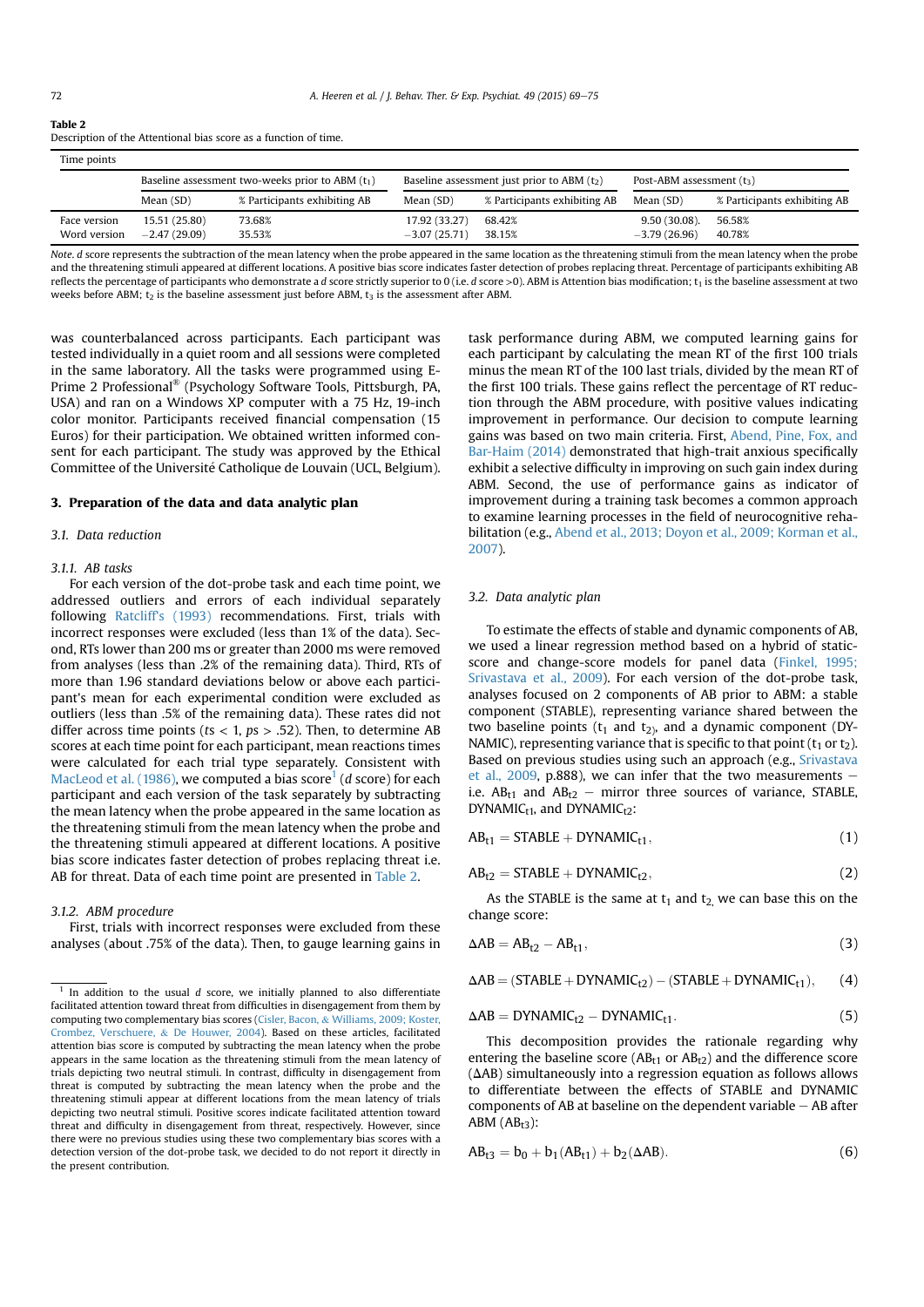When the steps (1) and (4) are substituted, this equation become as follows:

$$
AB_{t3} = b_0 + b_1(\text{STABLE} + \text{DYNAMIC}_{t1}) + b_2(\text{DYNAMIC}_{t2} - \text{DYNAMIC}_{t1}).
$$
\n(7)

As regression coefficients reflect the effect of each variable while holding the other constant, the variance that is shared across both terms in the regression – i.e. DYNAMIC  $_{t1}$  – cancels out, making  $b_1$ the estimate of the effect of STABLE on  $AB_{t3}$  and  $b_2$  the estimate of the effect of DYNAMIC  $t_2$  on AB $t_3$  (Finkel, 1995; Srivastava et al., 2009).

$$
AB_{t3} = b_0 + b_1(STABLE) + b_2(DYNAMIC_{t2}).
$$
\n(8)

Because of the subtraction in the equation, the analyses estimate effects of only two (i.e. STABLE and  $DYNAMIC_{t1}$ ) components even if the decomposition orbits around three components (i.e. STABLE,  $DYNAMIC<sub>t2</sub>$ , and  $DYNAMIC<sub>t2</sub>$ ). However, when we ran the analyses using  $AB_{t2}$  (instead of  $AB_{t1}$ ) and  $\Delta AB$  as predictors, the coefficients for  $AB_{t2}$  (which according to the decomposition depicted above refers to the STABLE component) were identical to the coefficients for AB<sub>t1</sub> (see the analyses below). The coefficient  $\Delta AB - DYNAMIC_{t1}$ - then reflects the variance in AB that was unique to  $t_1$  (Finket al., 1995; Srivastava et al., 2009).

For each version of the dot probe task, d scores at baseline were decomposed regarding the STABLE and DYNAMIC components depicted above and were examined using distinct regression models with the corresponding post-ABM  $d$  score (AB<sub>t3</sub>) and the learning gains during the ABM procedure.<sup>2</sup> We first examined these effects with the data of the face version of the dot-probe task as predictors. We then examined theses effects with those of the word version.

# 4. Results

#### 4.1. Manipulation check

We first examined whether the ABM procedure did reduce AB as intended. To be consistent with previous studies that aimed at modifying AB through a single-session of ABM (e.g., Amir, Weber, Beard, Bomyea, & Taylor, 2008; Eldar & Bar-Haim, 2010), we compared AB prior  $(AB_{t2})$  to after ABM  $(AB_{t3})$ . Paired t-tests revealed that AB significantly decreased for the d score of the faceversion of the dot-probe task,  $t(76) = 2.00$ ,  $p < .05$ . Regarding the word-version, there were no significant changes from baseline to post-training,  $t(76) = .12$ ,  $p = .90$ . Data are presented in Table 2. Second, we computed a one-sample t-test to ensure that participants' performance did improve during the ABM procedure. Data revealed that learning gains were significantly different from 0 (no gain),  $t(76) = 5.76$ ,  $p < .001$ , with a mean improvement in task performance of 19.96% ( $SD = 29.83$ ).

4.2. Stability and dynamic components: face version of the dotprobe task

#### 4.2.1. Change in AB

For the face-version, a multiple regression analysis was conducted to predict the impact of STABLE and DYNAMIC components of AB at baseline on post-ABM indices of AB  $(AB_{t3})$ . We entered the d score at  $t_1$  (STABLE) and the difference scores between d scores at  $t_1$  and  $t_2$  (DYNAMIC) simultaneously into a regression equation as predictors. The overall model was significant  $[R^2 = .10, ]$  $F(2,74) = 3.80$ ,  $p < .05$ ]. The d score at post-training was significantly predicted by the STABLE component ( $b = .35$ ,  $t = 2.73$ ,  $p < .01$ ), while the DYNAMIC component did not ( $b = .21$ ,  $t = 1.68$ ,  $p = .10$ ). This shows that if individuals have a more stable AB, they will show a greater AB after ABM.<sup>3</sup>

#### 4.2.2. Performance gain during ABM

The overall linear regression model on the performance gain was significant  $[R^2 = .14, F(2,74) = 6.01, p < .01]$ . Performance gain was significantly predicted by both the DYNAMIC ( $b = .50$ ,  $t = 3.44$ ,  $p < .001$ ) and the STABLE ( $b = -.38, t = 2.62, p < .05$ ) components of AB. This shows that, while the performance improvement during ABM is positively related by the dynamic component, the stable component is negatively associated with performance improvement.

4.3. Stability and dynamic components: word version of the dotprobe task

#### 4.3.1. Change in AB

Similarly to the face-version, we entered the STABLE and DY-NAMIC component of the d score at baseline simultaneously into a regression equation as predictors. The overall model was not significant  $[R^2 = .02, F(2,74) = .72, p = .49]$ .

# 4.3.2. Performance gain during ABM

The overall linear regression model was not significant  $[R^2 = .02,$  $F(2,74) = .623, p = .53$ .

# 4.4. Complementary analyses $4$

To test for potential biasing effect of situational anxiety, two additional multiple regression analyses were performed for the AB indices of the face-version. The  $d$  score indices of  $AB_{t3}$  remains positively predicted by the STABLE component when entering DY-NAMIC component, Trait-anxiety, State-anxiety at  $t_1$ , and Stateanxiety at  $t_2$  simultaneously into a regression equation as predictors. In the same vein, performance gain during ABM remains negatively predicted by the STABLE component and positively predicted by the DYNAMIC one when controlling for trait-anxiety scores as well as scores for state anxiety at  $t_1$  and  $t_2$ .

# 5. Discussion

There is increasing recognition for the idea that ABM should be improved and that examination of potential individual differences moderating the efficacy of ABM is crucial (Abend et al., 2014; Clarke et al., 2014). Understanding who profits from ABM is decisive

<sup>&</sup>lt;sup>2</sup> As the variance of  $AB_{t2}$  was already included in the model as predictor, we decided to used post ABM d score ( $AB_{13}$ ) and not the difference between  $AB_{13} - AB_{12}$ to avoid that the variance of  $AB_{t2}$  was included in the model as both a predictor and a dependent variable.

<sup>&</sup>lt;sup>3</sup> For the interested readers, we also differentiate the effect of facilitated attention toward threat from difficulty to disengage attention from threat (see Footnote #1). Regarding the face-version, the overall model was significant  $[R^2 = .08,$  $F(2,74) = 2.16, p < .05$ ]. Facilitated attention bias score at t<sub>3</sub> was positively predicted by STABLE component ( $b = .32$ ,  $t = 2.16$ ,  $p < .03$ ), while DYNAMIC component did not ( $b = .07$ ,  $t = .50$ , $p = .62$ ). Regarding the difficulty to disengage attention from angry faces, the overall model was not significant  $[R^2 = .05, F(2,74) = 2.10, p = .13]$ . However, it should be noted that there were no significant effects for the wordversion.

We were unable to examine whether individuals who exhibit a positive d score (indicating the presence of AB toward threat) at both  $t_1$  and  $t_2$  significantly differ from those exhibiting a negative d score (indicating the presence of AB away from threat) at both  $t_1$  and  $t_2$  as only nine individuals exhibited this latter pattern. However, it should be noted that we re-run all the analyses without these individuals and that the patterns of results were identical.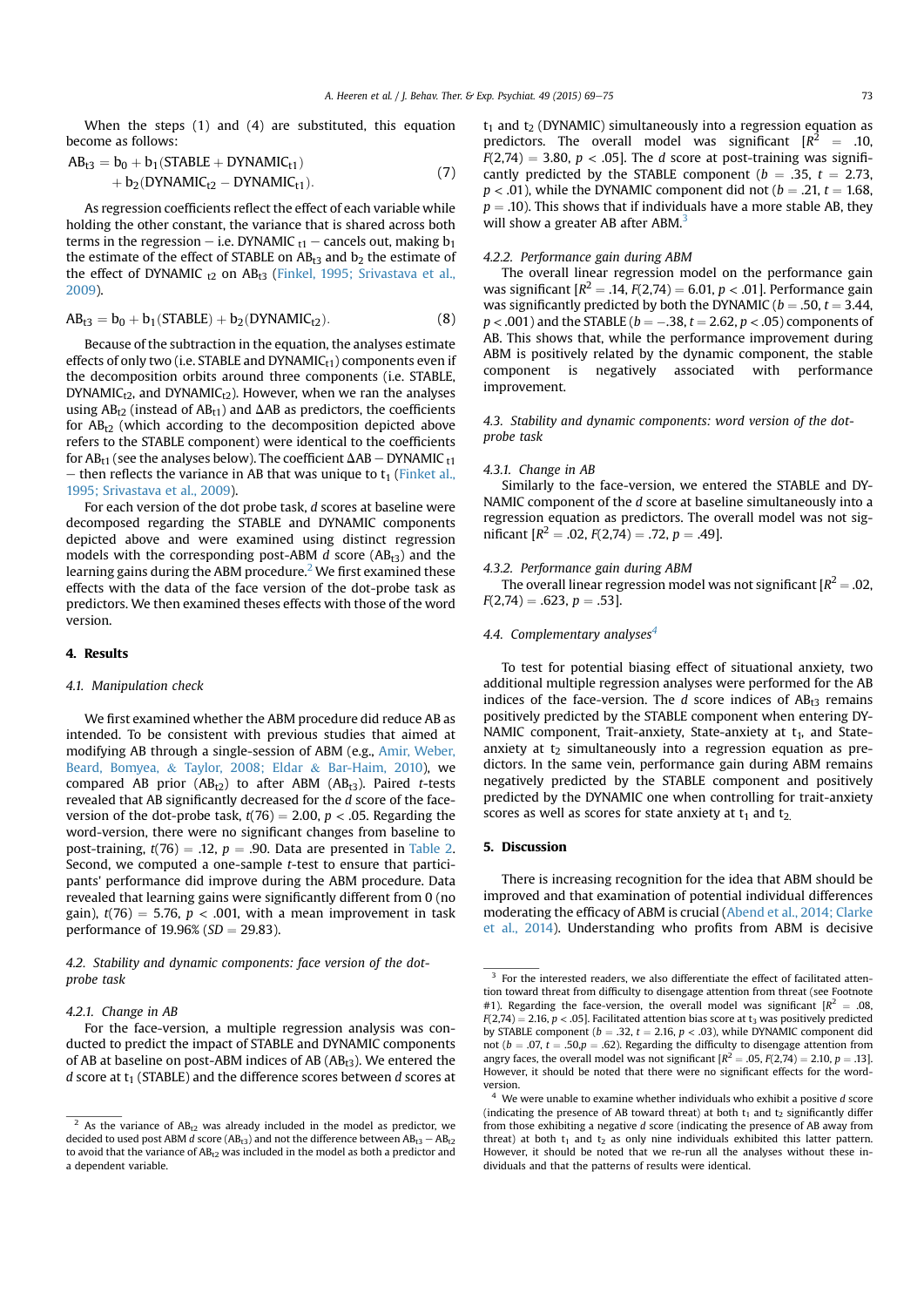before it can be reliably applied in clinical settings. The current study provides new insights into some potential mechanisms that facilitate AB alteration. Our main goal was to address how stable, representing variance shared between the two baseline points  $(t_1)$ and  $t_2$ ) and dynamic components of AB before ABM, representing variance that is specific to that time point  $(t_1$  or  $t_2$ ), are predictive of AB after ABM as well as performance improvement during ABM. Results revealed that the stable component was predictive of the maintenance of AB toward threat after ABM, while the dynamic component did not. Results also revealed that the dynamic component positively predicted performance gain, while the stable one negatively predicted it.

Although the previous and current findings share the idea that preexistent AB impacts on AB post-ABM, the current findings may seem to be at odds regarding the direction of this impact. Indeed, while previous studies reported that preexistent AB at a single time-point prior to ABM predicts larger alterations in AB after the training (e.g., Amir et al., 2011; Kuckertz et al., 2014; Mogoase et al., in press), we found that the stable component (i.e., the variance shared between the two baseline points) is more predictive than the dynamic one in the maintenance of AB after ABM. In contrast, we also showed that, while the performance improvement during ABM is positively related to the dynamic component, it was negatively related to the stable component. Since previous studies examining the influence of preexistent AB only included a single time-point assessment, one cannot exclude that their predictions were contaminated by both the stable and the dynamic (i.e., context-dependent variables) components. We think that this slight difference could potentially explain the present counterintuitive findings.

The current study shows the utility of a broader framework to understand the true predictive value of preexistent AB on ABM. It highlights that neither a trait-like nor a contextual conceptualization of preexistent AB is sufficient on its own. The current results are in line with recent developments arguing that the observation at a single time point of a process involved in emotion regulation is likely the mirror of both stable personal factors and dynamic (characterized by change) responses to the current situational context (Bonanno et al., 2004; Hoeksma et al., 2004; Srivastava et al., 2009). Extending this work, the present results highlight the contribution of both the stable individual differences and dynamic enactment of preexistent AB. The framework we used is also consistent with warnings against the arbitrary distinction between states and traits (Allen & Potkay, 1981) and points to the importance of moving the conceptualization of AB beyond the personsituation debate by the use of challenging assessment of withinperson variability (Fleeson, 2004).

At the clinical level, the current findings suggest that individuals should already exhibit dynamic variations in the temporal expression of preexistent AB to benefit from ABM, as the temporal dynamics of preexistent AB is associated with better performance improvement during ABM. As noted by Srivastava et al. (2009), the notion of a dynamic component is suggestive of something characterized by change and regulatory processes. Accordingly, it has been argued that AB provides an important component of emotion regulation, as it regulates subsequent emotional responses by tuning one's filters for initial attention and subsequent processing (for a review, see Todd, Cunningham, Anderson, & Thompson, 2012). As a consequence, an important road map for future research in this topic will be to grasp the factors that can increase the within-person variability in the temporal expression of AB, and, in turn, develop specific interventions to increase this temporal dynamics.

There are some limitations of the current study. It should be noted that the findings depicted above only appeared with the faceversion of the dot-probe task, as there was no significant effect with the word-version. There are various explanations for this lack of effect. First, it could be that the dynamic and static properties of the preexistent AB are directly linked to the material used in the training. Future studies should further explore this issue by directly crossing the material used during the training with those of the AB assessment. Second, it may be that the absence of predictive value of either stable or dynamic components of AB with the wordversion of the dot-probe task merely mirrors the absence of AB change from baseline to post-ABM for that word-version. This latter absence may merely reflect that there was no generalization from the faces used in the training to the words used on that assessment task. One cannot exclude that the use of a single-session training may account for this lack of generalization. Future studies would benefit from including more sessions. Finally, it may be that the presence of AB is specific to one material. The absence of correlations between the face- and word-version at each time point  $(-.22 < r s < -0.06; ps > 0.05)$  corroborated this suggestion. Finally, uncertainty remains regarding the mechanisms that may increase the dynamic component of AB. We found that state-anxiety at  $t_1$ and  $t<sub>2</sub>$  did not influence the results in the present study. Future studies should thus benefit from taking into account both additional features of the environment that may impact on individuals similarly and goal-oriented processes that may differ among them.

In follow-up research several issues require further research. First the temporal resolution and scope of the design could be extended. Indeed, dynamics can occur on many different timescales, often requiring designs to optimally study them (e.g., Finkel, 1995; Srivastava et al., 2009). It is important to acknowledge that the findings might have been different if we focused on a scope of minutes, weeks or months. For instance, Zvielli, Bernstein, and Koster (in press) recently reported that temporal fluctuations of AB using a trial-level approach already lead to distinct association with psychopathology. In the same vein, a design with more measurement points would have allowed for growth-mixture models, which would have permitted us to examine potential subgroups of anxious with different growth patterns such as anxious with stablehigh AB, stable-low AB, AB increasers, AB decreasers, and those who always exhibit an unstable AB. Second, we used a detection version of the dot-probe task (i.e., detecting whether the X appears on left or right) while most of the previous ABM experiments used a discrimination version (i.e., discriminating between E or F). Although the results of one study suggest that the detection task may be superior to the differentiation task (Salemink, van den Hout, & Kindt, 2007), one serious methodical problem with the detection version is that a participant does not necessary need to be attending to the location of the probe to determine its position (i.e. if the probe is not in the attended location, it must by default be in the opposite position). Future studies may benefit from directly using a discrimination version of the dot-probe task to ensure the generalizability of the present results.

## Acknowledgments

This research was supported by a Post-doctoral Grant (FC 78142) from the Belgian National Fund for Scientific Research "F.R.S.-FNRS" (awarded to Alexandre Heeren). The writing of this paper also received the support from the Belgian Foundation "Vocatio" (awarded to Alexandre Heeren). These funding did not exert any editorial direction or censorship on any part of this article. We would like to thank Professor Sanjay Srivastava (University of Oregon, USA) for his help in the use of static-score and changescore models for panel data. We also thank Audrey Krings and Lyvia Sorbere for their help in the data collection.